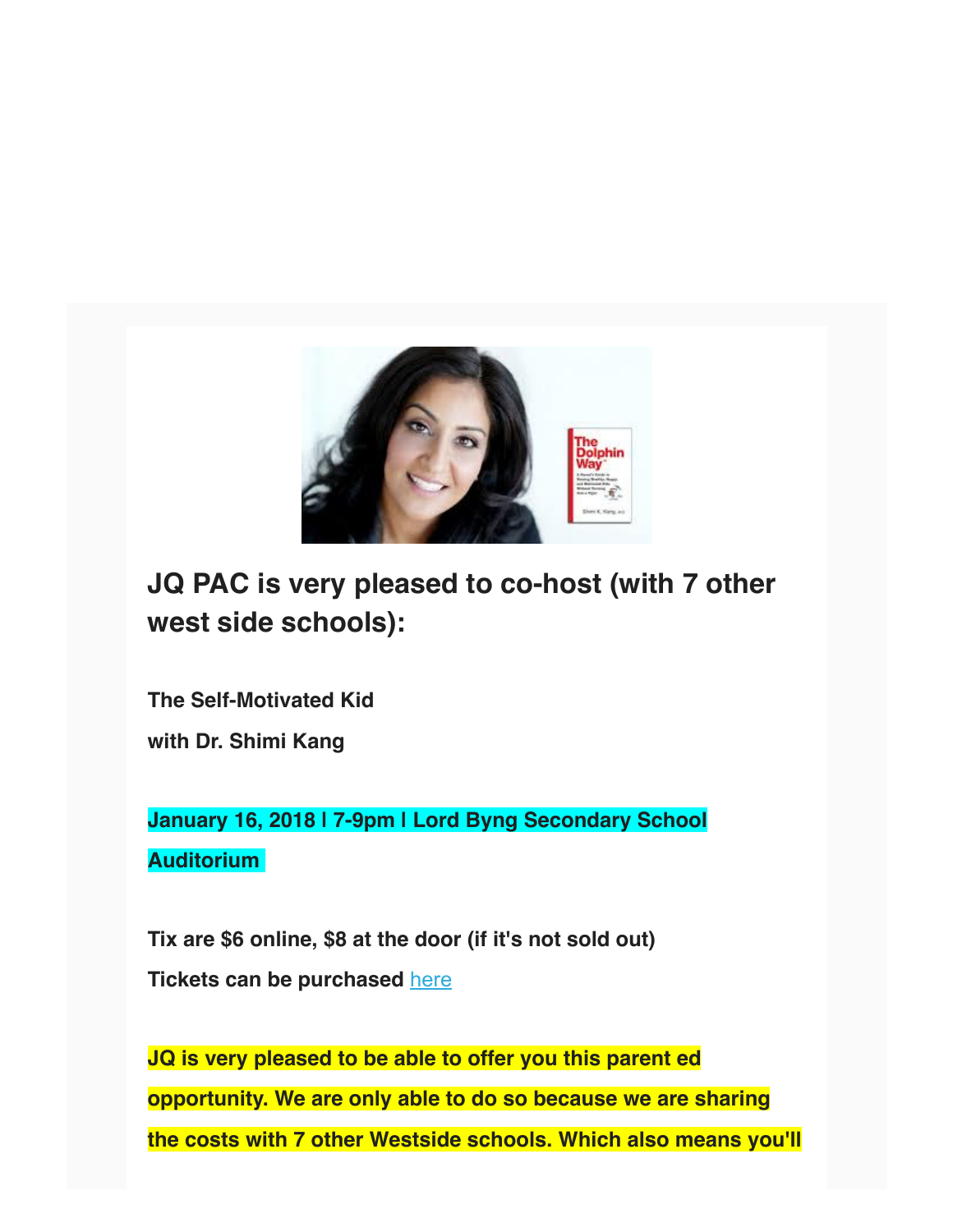**see all of your friends at the event as well. (How great is that?!) Please take advantage of our genius planning. Next week we will open the event to the public, so please purchase now to avoid disappointment!**

**"There is no such thing as an unmotivated kid" – Dr. Shimi Kang**

**Raising Balanced Kids in an Unbalanced World Technology overuse, junk food, bullying, social exclusion, and poor coping skills are just a few of the daily pressures on today's parents. Anxiety, depression, sleep problems, and addiction are just a few of the concerning trends in kids.** 

**How can parents raise balanced kids with healthy bodies, strong minds, and positive relationships in such an imbalanced world? Learn & practice research-backed techniques to increase your child's (and your own) health, happiness, and achievement. Leave with a practical 4 part formula for motivation that can be applied to any situation.** 

**Dr. Shimi K. Kang is a Harvard-trained doctor, awardwinning researcher, bestselling author, media expert, and**